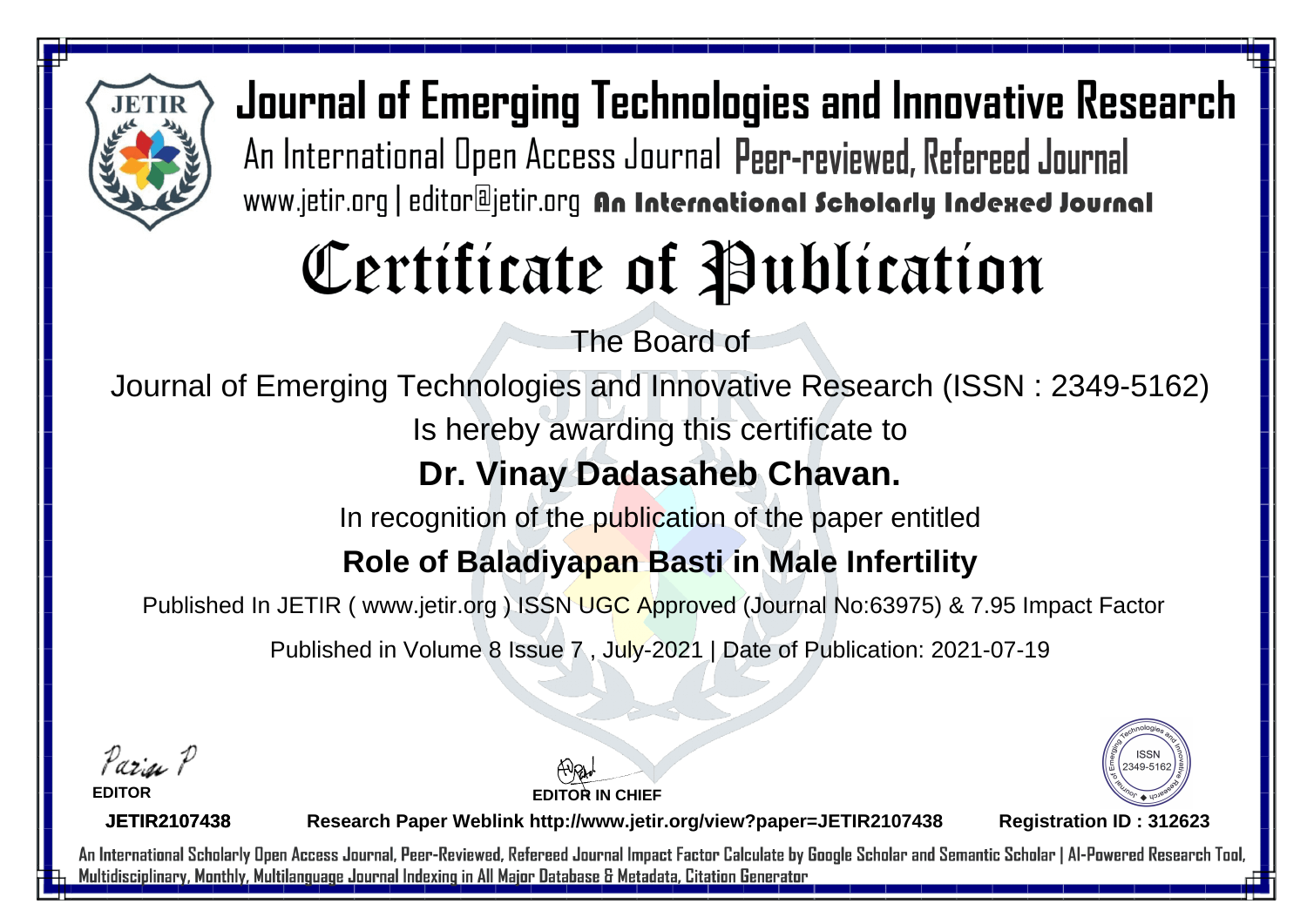

# Certificate of Publication

The Board of

Journal of Emerging Technologies and Innovative Research (ISSN : 2349-5162)

Is hereby awarding this certificate to

### **Dr.Swaranjalee Mahajan**

In recognition of the publication of the paper entitled

#### **Role of Baladiyapan Basti in Male Infertility**

Published In JETIR ( www.jetir.org ) ISSN UGC Approved (Journal No: 63975) & 7.95 Impact Factor

Published in Volume 8 Issue 7 , July-2021 | Date of Publication: 2021-07-19

Parin P **EDITOR**

2349-516

**JETIR2107438**

**Research Paper Weblink http://www.jetir.org/view?paper=JETIR2107438 Registration ID : 312623**

**EDITOR IN CHIEF**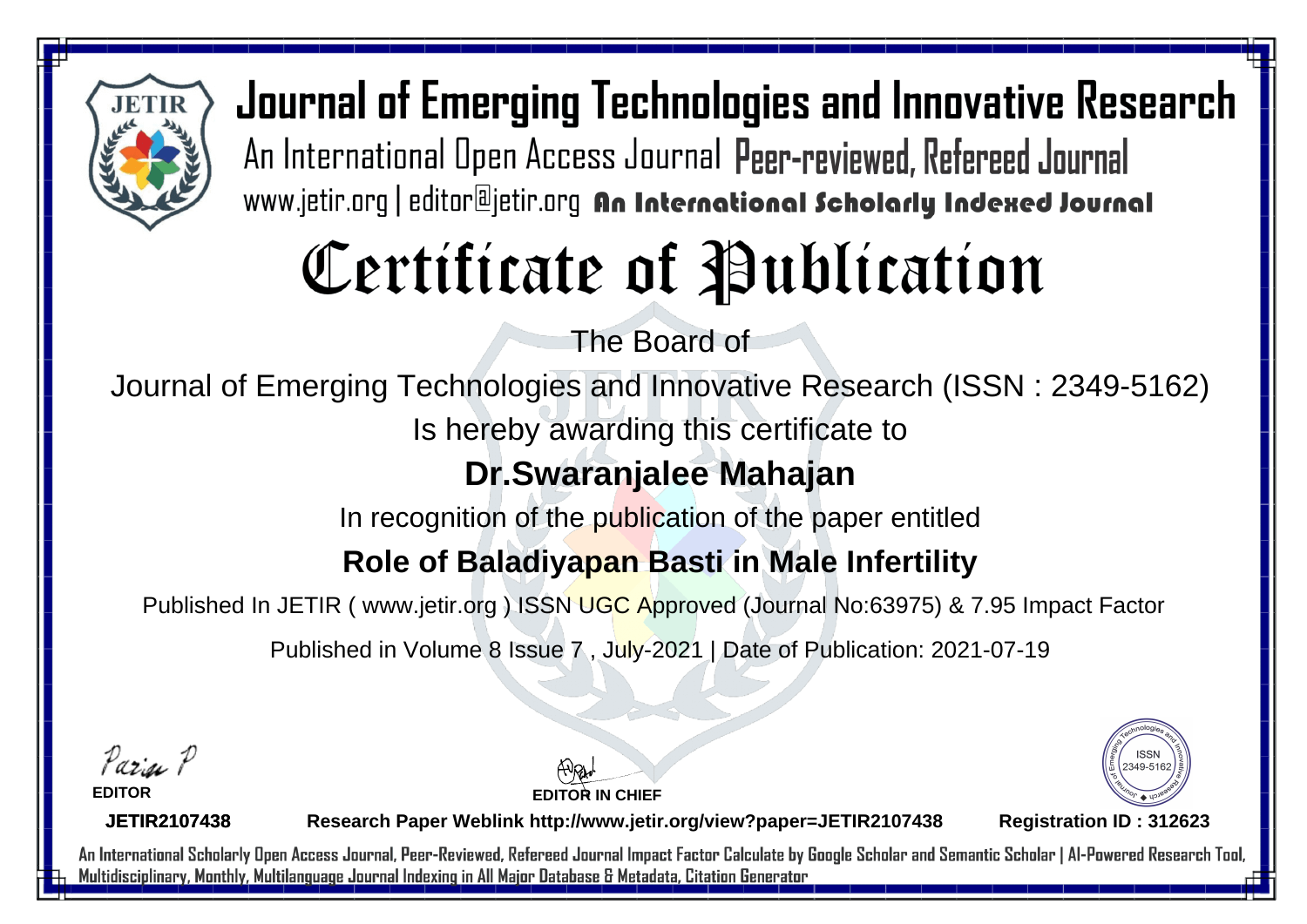

# Certificate of Publication

The Board of

Journal of Emerging Technologies and Innovative Research (ISSN : 2349-5162)

Is hereby awarding this certificate to

### **Dr. Deepakkumar Parida**

In recognition of the publication of the paper entitled

### **Role of Baladiyapan Basti in Male Infertility**

Published In JETIR ( www.jetir.org ) ISSN UGC Approved (Journal No: 63975) & 7.95 Impact Factor

Published in Volume 8 Issue 7 , July-2021 | Date of Publication: 2021-07-19

Parin P

**EDITOR**





**JETIR2107438**

**Research Paper Weblink http://www.jetir.org/view?paper=JETIR2107438 Registration ID : 312623**